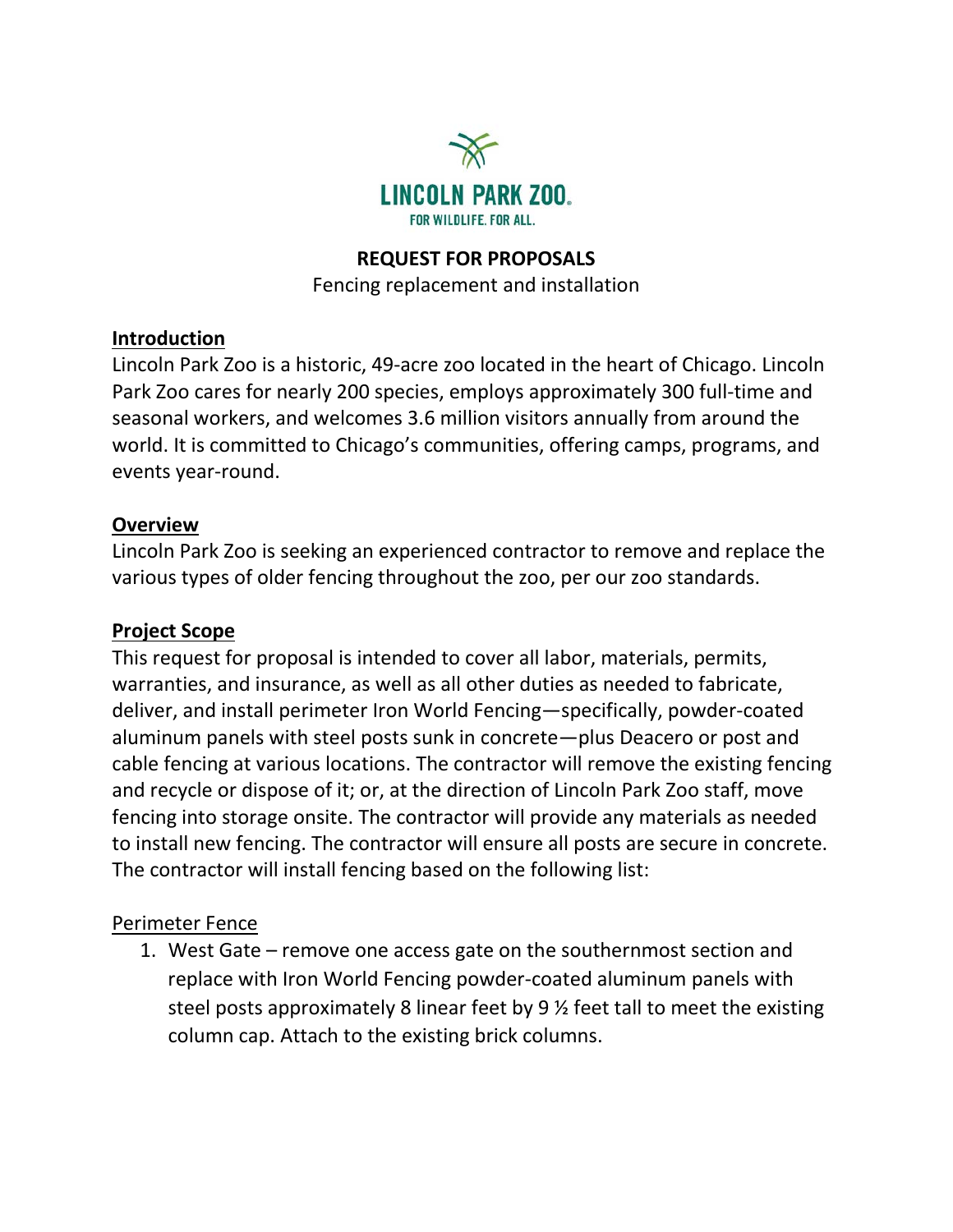- 2. West Gate remove existing swing gates and install new swing gates and Iron World Fencing powder-coated aluminum panels with steel posts approximately 23 linear feet by 9 ½ feet tall to meet the existing column cap. Attach to the existing brick columns. Or, retrofit existing swing gates to achieve 9 ½ feet tall height.
- 3. West Gate remove existing revolving exit gate and replace with Americans with Disabilities Act (ADA)-compatible revolving exit gate. Attach to the existing brick columns. The top of the fence over the revolving exit gate should achieve 9 ½ feet in height.
- 4. Replace existing panels north of revolving gate approximately 21 linear feet length with Iron World Fencing powder-coated aluminum panels with steel posts approximately 9 ½ feet tall.
- 5. Pritzker Family Children's Zoo remove existing fence that sits on top of the brick wall and replace with Iron World Fencing powder-coated aluminum panels with steel posts approximately 6  $\frac{1}{2}$  feet tallapproximately linear 155 feet. Total height should be at approximately 9 ½ feet.
- 6. Regenstein Small Mammal-Reptile House Service Entrance replace two existing panels with two new panels approximately 9 ½ feet tall.
- 7. North of Brauer gate replace existing finials on top of perimeter fence with taller finials to achieve 8 feet tall total height—with approximately 140 linear feet and 12 finials per panel.
- 8. Replace existing fence north of Bus Drop-Off gate starting with the pedestrian gate north of revolving exit. Replace with Iron World Fencing powder-coated aluminum panels with steel posts approximately 8 linear feet and 9 feet tall.
- 9. At Bus Drop-Off revolving exit, place Iron World Fencing powder-coated aluminum above the entrance adding approximately 4 feet.
- 10.Replace existing service double gate with Iron World Fencing powdercoated aluminum with steel posts approximately 20 linear feet by 9 feet tall.
- 11.Replace existing fence north of service gate around to meet sidewalk with Iron World Fencing powder-coated aluminum panels with steel posts approximately 210 linear feet and 9 feet tall.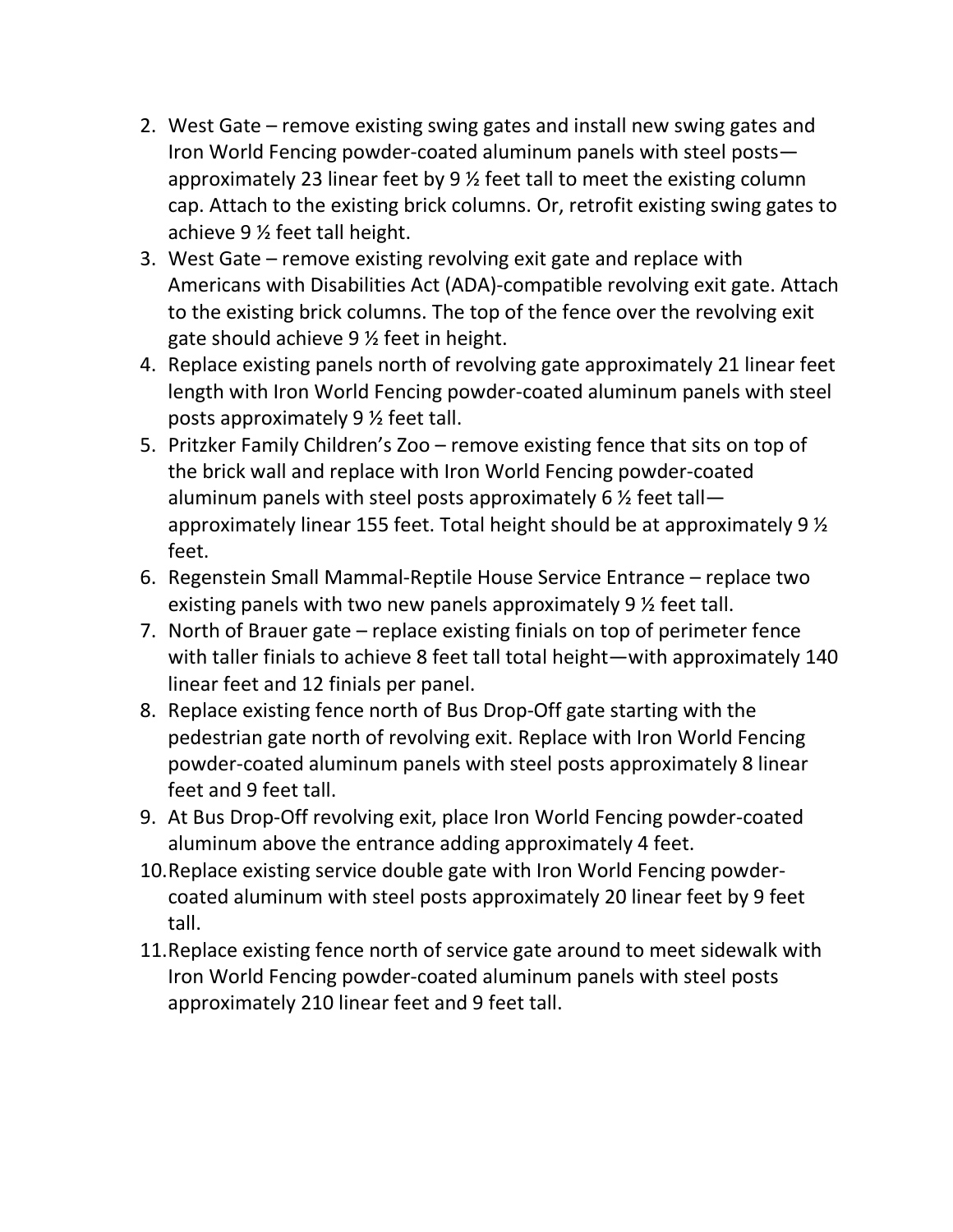12. At Lester E. Fisher Bridge entrance gate, replace north fence with Iron World Fencing powder-coated aluminum panels with steel posts approximately 25 linear feet by 9 feet tall.

### Deacero Fence

- 1. North Side of Regenstein African Journey's rhino habitat remove existing aluminum fence and replace with Deacero: approximately 90 linear feet. Include one plexiglass insert viewing window panel. Include one gate. Coordinate with aggregate/concrete replacement project.
- 2. Northwest of rhino habitat near Conservatory Gate remove existing aluminum fence and replace with Deacero: approximately 22 linear feet. Include one plexiglass insert viewing window panel. Include one gate. Coordinate with aggregate/concrete replacement project.
- 3. Southwest of rhino habitat near service gate at Regenstein African Journey – remove existing aluminum fence and replace with Deacero: approximately 70 linear feet. Include two plexiglass insert viewing window panels. Include one gate. Coordinate with aggregate/concrete replacement project.
- 4. South of rhino habitat south of service gate at Regenstein African Journey remove existing aluminum fence and replace with Deacero: approximately 150 linear feet. Include two plexiglass insert viewing window panels. Include one gate. Coordinate with aggregate/concrete replacement project.
- 5. South side of gibbon habitat at Helen Brach Primate House remove existing aluminum fence and replace with Deacero: approximately 150 linear feet. Include two plexiglass insert viewing window panels.
- 6. North of red river hog habitat at Regenstein African Journey replace wire mesh with Deacero: approximately 40 linear feet by 8 feet high (or similar standard size). Install double gate to allow for Bobcat equipment entry. Replace aluminum fence with Deacero: approximately 40 linear feet. Install double gate to allow for Bobcat equipment entry. Install one plexiglass insert viewing window panel.

# Post and Cable Fence

1. West Gate entry garden bed east – approximately 115 linear feet. Install post and cable fence where nothing currently exists.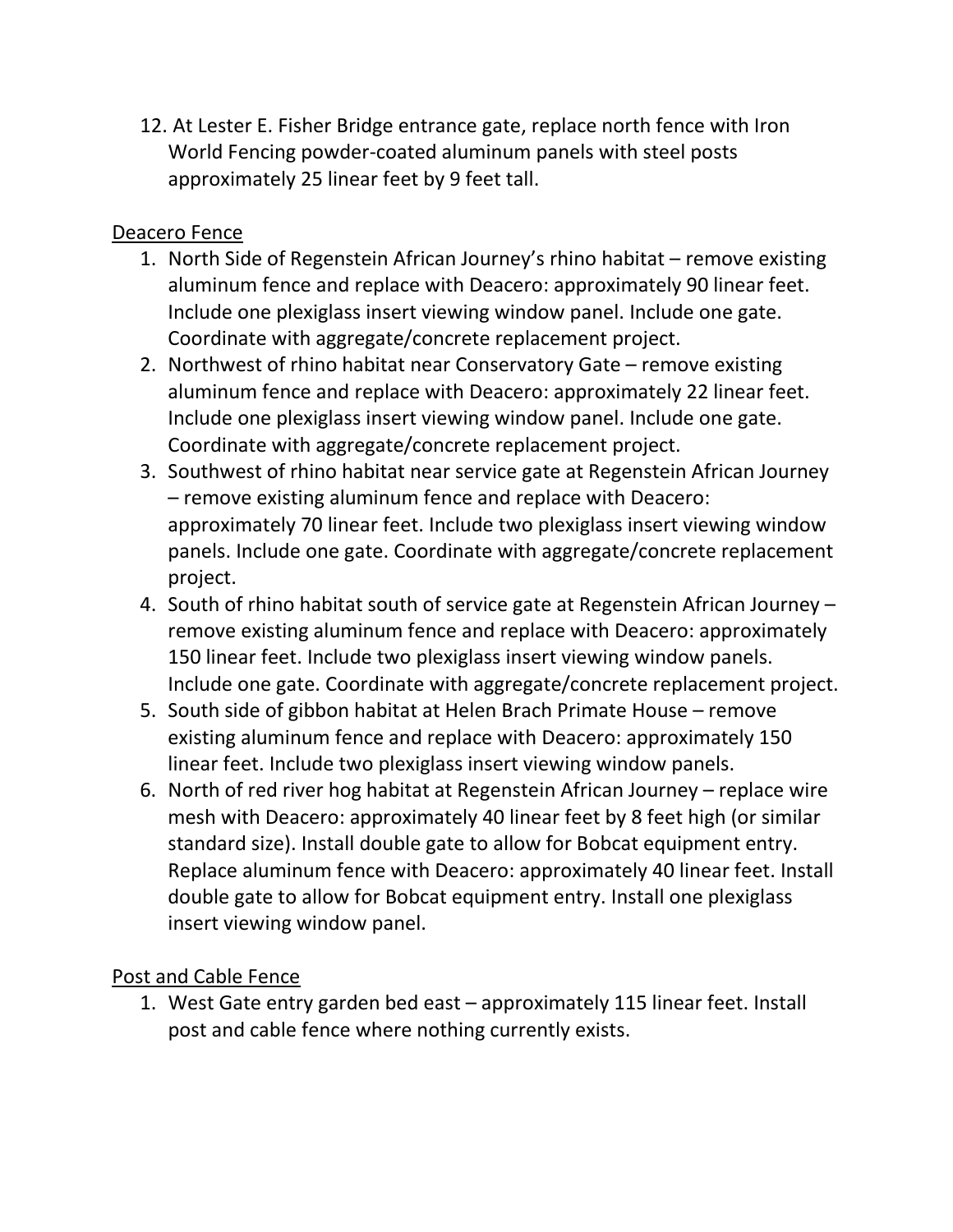- 2. West Gate entry garden bed west approximately 105 linear feet. Install post and cable fence where nothing currently exists.
- 3. West Gate plinth bed south: approximately 85 linear feet; north: approximately 75 linear feet. Install post and cable fence where nothing currently exists.
- 4. North of North Gate in garden approximately 185 linear feet. Install post and cable fence where nothing currently exists. Coordinate with aggregate/concrete replacement projects.
- 5. North and south of rhino service gate at Regenstein African Journey approximately 110 linear feet. Replace existing chain link fence with post and cable.
- 6. Around bur oak west of gibbon habitat at Helen Brach Primate House approximately 225 linear feet. Remove existing chain link and replace with post and cable.
- 7. Southeast corner of Park Place Cafe approximately 65 linear feet. Remove existing chain link and replace with post and cable.
- 8. From Bus Drop-Off service entrance north to chimpanzee outdoor habitat at Regenstein Center for African Apes – approximately 225 linear feet. Coordinate with aggregate/concrete replacement project

Please provide a budget and timeline for each numbered fence section. Lincoln Park Zoo reserves the right to select from the list which projects move forward.

Work shall be done in accordance with all applicable local, state, and federal regulations.

# **Logistics**

# Project Schedule:

RFP Released: June 20, 2022 Proposals Due: July 8, 2022 Decision Communicated: Week of July 11, 2022 Installation Goal: July through October 2022 (all work must be finished by December 31, 2022)

# Submission Requirements